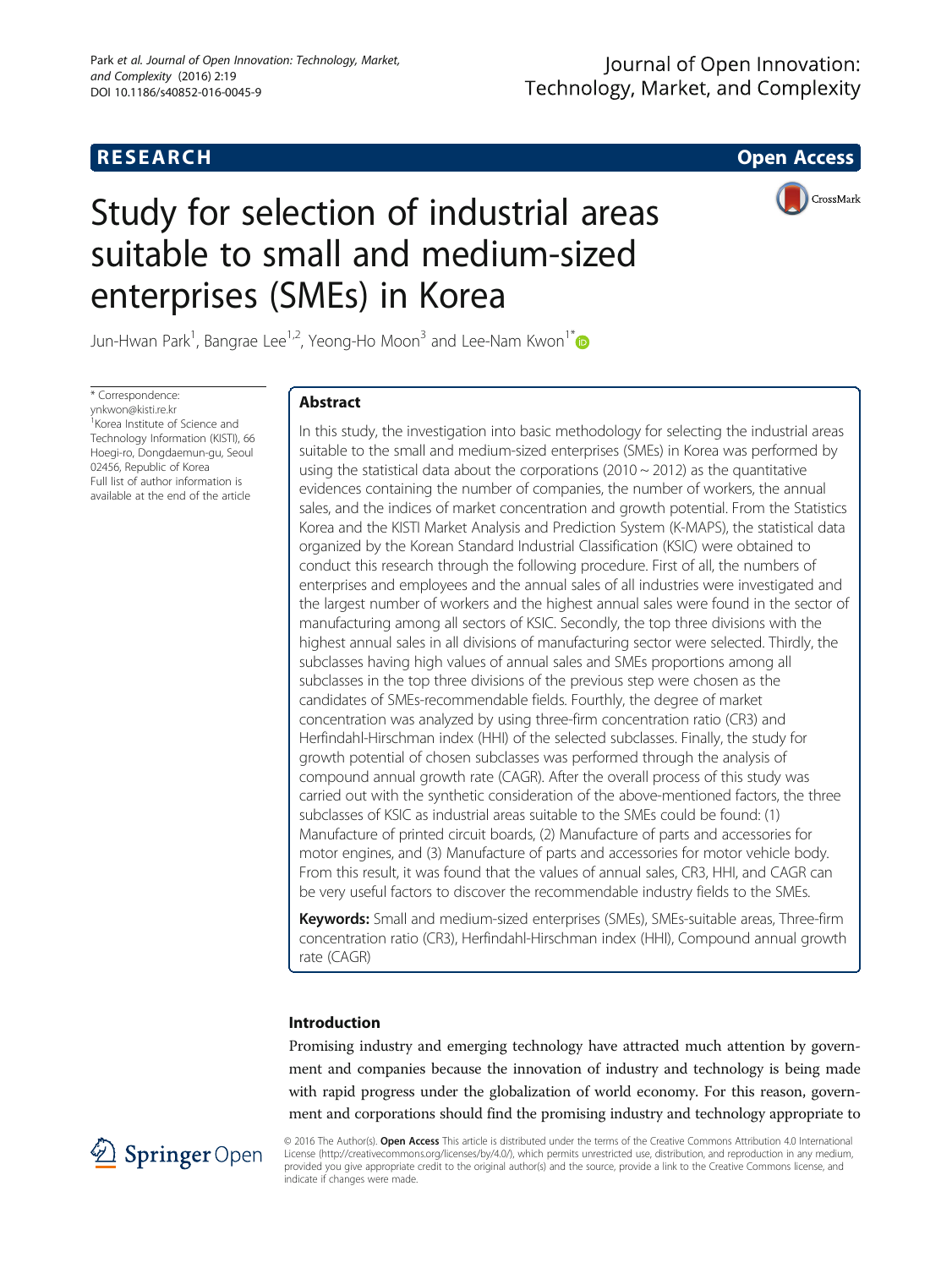the future demand by obtaining the competitiveness in order to maintain the sustainable growth. To achieve this purpose, the studies for innovation have been widely performed in recent years (Guan and Ma, [2003](#page-10-0); Martensen et al., [2007](#page-10-0); Tura et al., [2008](#page-10-0); Forsman, [2009](#page-10-0); Paalanen et al., [2009](#page-10-0); Damanpour, [2010](#page-10-0); Forsman and Rantanen, [2011;](#page-10-0) Oganisjana, [2015](#page-10-0); Yusr, [2016](#page-10-0); Yun et al., [2016\)](#page-10-0). In addition, the effect of research and development (R&D) support has been studied with great attention (Belderbos et al., [2004](#page-10-0); Cassiman and Veugelers, [2005;](#page-10-0) Czarnitzki et al., [2007;](#page-10-0) Aerts and Schmidt, [2008;](#page-10-0) Hussinger, [2008;](#page-10-0) Czarnitzki and Hottenrott, [2011](#page-10-0); Takalo et al., [2013](#page-10-0); Kang and Cho, [2016;](#page-10-0) Kim et al., [2016\)](#page-10-0). In order to accomplish the innovation capability and the R&D support in the perspective of small and medium-sized enterprises (SMEs) for finding the prospective areas, they depends on the announcement of promising industry and technology from government and public institutions. Since the SMEs have the limitations of manpower and resources, it is difficult for them to search for the promising fields autonomously. However, many fields of industry and technology which are not suitable to the SMEs are included in the prospective areas presented by government and public institutions. This is because the procedure to choose the promising industry and technology by government and public institutions is mostly dependent on the opinion of experts (ex. Delphi method). Also, in Korea, the polarization between large corporations and SMEs has not been solved yet. It is induced by rapid expansion of business field for major companies. Therefore, for the survival of SMEs in present and future market, it is necessary to develop the basic methodology of finding the SMEs-recommendable areas.

Hottenrott and Lopes-Bento ([2014\)](#page-10-0) investigated the impact and the influence of targeted public R&D support in the level of company and they observed the effect of policy-induced R&D investment on the sales from the market novelties in the viewpoint of international collaborators and SMEs. In addition, they found the contribution of R&D support from public subsidies to innovation performance of SMEs. Saunila and Ukko [\(2014](#page-10-0)) studied the intangible factors in the innovation capability of SMEs by utilizing a web-based questionnaire. The results from their research demonstrated that the intangible aspects in the innovation capability of SMEs are not influenced by their size and industry. Due to this reason, the SMEs are able to have a higher potential for innovation than major companies. Ahmedova ([2015\)](#page-10-0) carried out the research for the factors to improve the competitiveness of SMEs. In this reference, the reason for the focal point on the SMEs was that their business areas are very significant to develop the national economics. It is because the SMEs have the great potential of flexible adaptation to market situation. The author found the main features helpful to enhance the competitiveness of companies: access to finance, innovation activities, internationalization, and so on.

The goal of this research is the establishment of basic methodology for selecting the candidates of promising fields appropriate to the SMEs in Korea systemically by utilizing the statistical data as the quantitative evidences. For achievement of this purpose, annual sales, three-firm concentration ratio (CR3), Herfindahl-Hirschman index (HHI), and compound annual growth rate (CAGR) of corporations were used and the analyses for those factors were performed with the Korean Standard Industrial Classification (KSIC).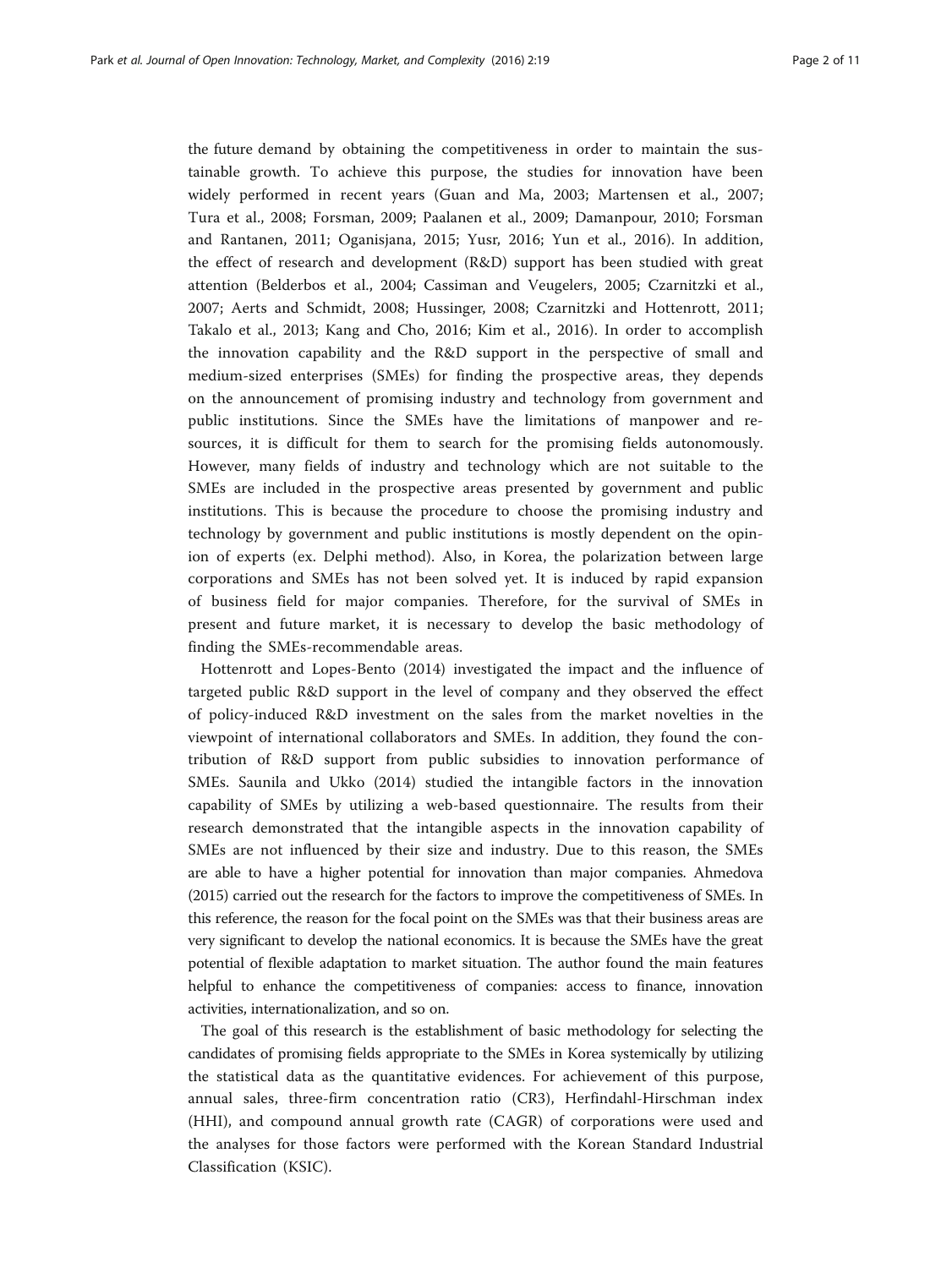#### Data and methodology

#### Data

Two kinds of statistical data were used in this study: (1) public data (2010) gained in the Statistics Korea and (2) processed data  $(2010 \sim 2012)$  in the KISTI Market Analysis and Prediction System [\(K-MAPS\).](#page-10-0) Both data are based on the KSIC. The KSIC is the systematic classification for industrial activities of Korean corporations according to their similarity. There are 5 levels in the KSIC composed of sector (1-digit level, alphabet), division (2-digit level), group (3-digit level), class (4-digit level), and subclass (5-digit level) and the numbers of each level are 21, 76, 228, 487, and 1,145, respectively. The statistical data of all firms in Korea including their data (ex. the number of companies, the number of employees, the annual sales, the business profits, and so on) could be obtained from the Korean Statistical Information Service [\(KOSIS\)](#page-10-0) which is a core service site of the Statistics Korea. For the production of this public data, the Economic Census for investigation of all enterprises by the Statistics Korea is being performed in every 5 years. Therefore, the statistical data for 2010 is the newest now and the data about 2015 will be provided in 2017 after the survey for all enterprises of Korea in 2016. For this reason, the public data for all companies of 2010 was used in this research. Furthermore, the data for subclass level of manufacturing sector of KSIC related to market analysis (ex. annual sales, CR3, and HHI) could be gained from the K-MAPS site. Those data about market analysis from 2010 to 2012 were produced by utilizing the database of corporate finance (about 370,000 companies in the manufacturing sector) provided by the Korea Enterprise Data (KED).

#### Methodology

In this research, four factors (annual sales, three-firm concentration ratio (CR3), Herfindahl-Hirschman index (HHI), compound annual growth rate (CAGR) of sales) having effects on the selection of industrial areas suitable to the SMEs were considered and they are listed with their definition and usefulness (Table 1). By taking account of those factors synthetically, the industrial areas appropriate for the SMEs in Korea were chosen through the following process. First of all, the number of enterprises, the number of workers, and the annual sales of all KSIC sectors in 2010 were utilized to find the industrial area with the highest values of those factors because they can be the typical indicators for measuring the market size of each industrial field. Secondly, among all divisions of manufacturing sector found as the industrial area having the largest number of employees and the highest annual sales, top three divisions with the

|                         | <b>Table 1</b> Introduction to various factors influencing the selection of SMEs-recommendable industry |  |
|-------------------------|---------------------------------------------------------------------------------------------------------|--|
| areas based on the KSIC |                                                                                                         |  |

| Factor                                         | <b>Definition</b>                                                          | <b>Usefulness</b>                                                       |
|------------------------------------------------|----------------------------------------------------------------------------|-------------------------------------------------------------------------|
| Annual sales                                   | Amount of income from selling goods<br>or providing services during 1 year | One of the representative indicators<br>for the market size of industry |
| Three-firm concentration<br>ratio (CR3)        | Total market share (%) of top three<br>companies                           | Evidence for the degree of market<br>concentration                      |
| Herfindahl-Hirschman Index (HHI)               | Sum of squared value of market<br>share percentage                         | Evidence for the degree of market<br>concentration                      |
| Compound Annual Growth Rate<br>(CAGR) of sales | Mean annual growth rate of sales<br>over a specified period of time        | Evidence for the growth potential<br>of industry                        |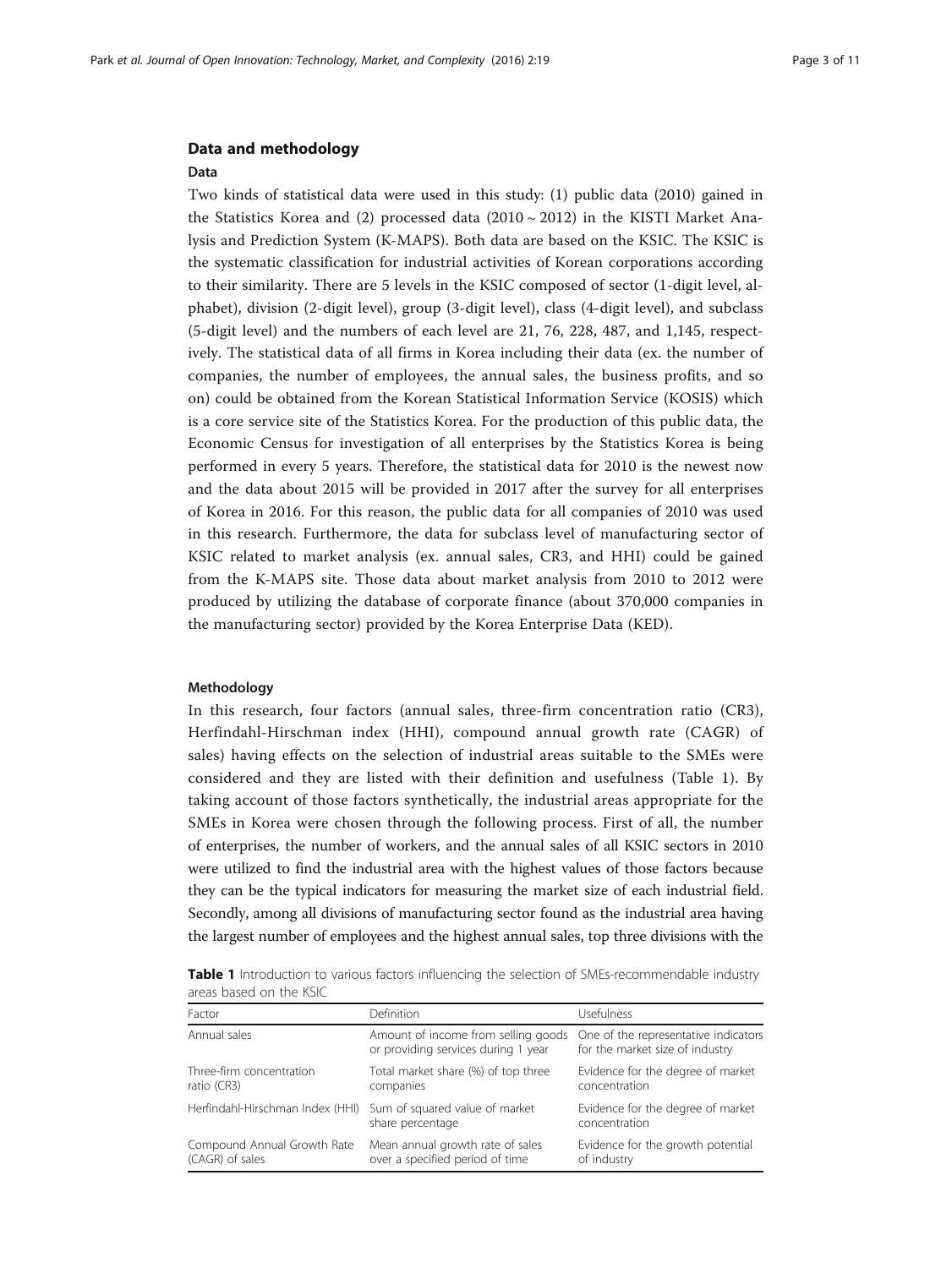highest value of annual sales were selected. Thirdly, the annual sales and the SMEs proportions were used as indices to choose the industrial areas among all subclasses in the top three divisions. Fourthly, the values of CR3 and HHI from 2010 to 2012 were employed for analyzing the market concentration of chosen subclasses in the manufacturing sector of KSIC. The details of CR3 and HHI will be explained in the next section. Finally, the CAGR of sales (period of time:  $2010 \sim 2012$ ) was used to figure out the growth potential of selected subclasses. After the procedure of this basic methodology, it was possible to find the SMEs-recommendable industrial areas.

## CR3 and HHI

The value for CR is the sum of market shares from a specified number of companies (Calkins, [1983](#page-10-0)). In this research, the CR3 (CR value of three largest firms in the market share) was utilized and this can be gained by using the following equation.

$$
CR3\ (\%)\ =\ \sum_{i=1}^{3} MS_i\tag{1}
$$

In this formula, the  $MS_i$  means the market share of individual enterprise with the *i*th highest value. The higher value of CR3 for a certain market area indicates that the market is more concentrated. However, the value of CR3 has a limitation in its application for analyzing the market concentration because the remaining corporates excluding top 3 firms are not considered (Sys, [2009](#page-10-0)). To compensate this deficiency of CR3, the value of HHI is also used in the analysis of the market concentration and it can be calculated from the following equation (Calkins, [1983\)](#page-10-0).

$$
HHI = \sum_{i=1}^{n} MS_i^2 \tag{2}
$$

In this equation, *n* is the number of companies and the unit of  $MS_i$  value is the percentage. As presented in Equation (2), the market shares of all enterprises are considered in obtaining the value of HHI. Thus, both CR3 and HHI should be taken into account for analyzing the market concentration. Furthermore, the HHI value can be utilized as a criterion showing the degree of market concentration (Calkins, [1983](#page-10-0); Sys, [2009](#page-10-0); Titilayo and Victor, [2014\)](#page-10-0). (1) When the HHI value is lower than 1,000, the market is unconcentrated. (2) The value of HHI between 1000 and 1800 indicates the moderate concentration of market. (3) When the HHI value is 1800 or more, it means that the market is highly concentrated. In order to find the SMEs-recommendable industry areas by using the statistical data about companies, the values of CR3 and HHI showing the degree of market concentration were utilized in this research.

### Results and discussion

# Investigation into the statistical data for all enterprises in the levels of sector and division of the KSIC

The numbers of companies and employees and the annual sales of all industries and 21 sectors of KSIC could be obtained by using the statistical data of 2010 from the KOSIS of the Statistics Korea (Table [2](#page-4-0)). In addition, the proportions for those components were calculated. As presented in Table [2](#page-4-0), the most numerous employees (3,417,698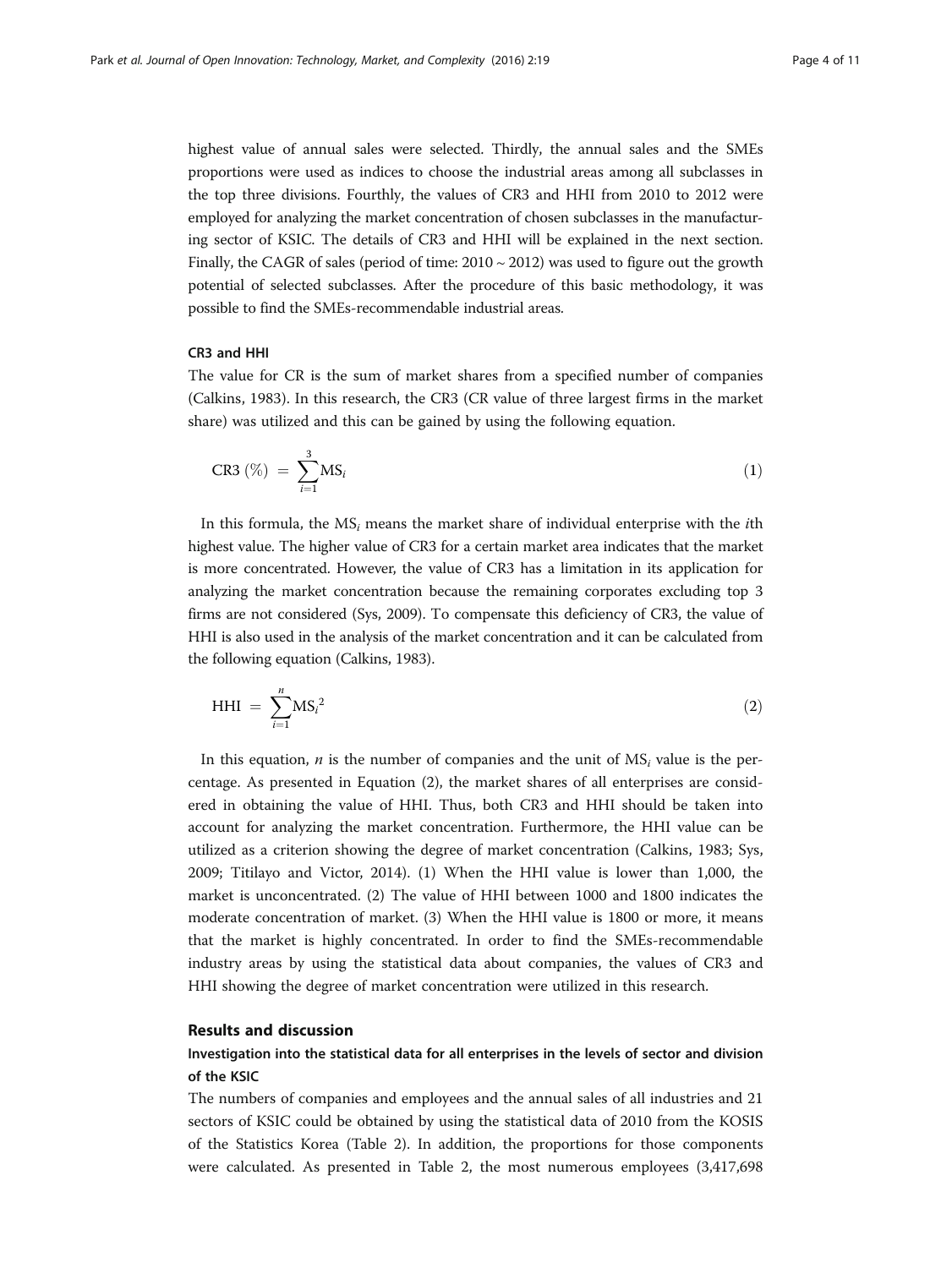| KSIC code | Sector of KSIC in<br>all industries                                                                                                     | (a) Number<br>of companies | Ratio of<br>$(a)$ $(%)$ | (b) Number<br>of employees | Ratio of<br>$(b)$ $(%$ | (c) Annual sales<br>(Million won) | Ratio of<br>$(C)$ $(% )$ |
|-----------|-----------------------------------------------------------------------------------------------------------------------------------------|----------------------------|-------------------------|----------------------------|------------------------|-----------------------------------|--------------------------|
|           | All industries                                                                                                                          | 3,355,470                  | 100.00                  | 17,647,028                 | 100.00                 | 4,332,292,658                     | 100.00                   |
| Α         | Agriculture, forestry,<br>and fishing                                                                                                   | 2354                       | 0.07                    | 30,418                     | 0.17                   | 9,207,983                         | 0.21                     |
| B         | Mining and quarrying                                                                                                                    | 1770                       | 0.05                    | 16,377                     | 0.09                   | 3,650,007                         | 0.08                     |
| C         | Manufacturing                                                                                                                           | 326,813                    | 9.74                    | 3,417,698                  | 19.37                  | 1,464,336,545                     | 33.80                    |
| D         | Electricity, gas, steam,<br>and water supply                                                                                            | 1499                       | 0.04                    | 66,267                     | 0.38                   | 120,556,744                       | 2.78                     |
| E         | Sewerage, waste<br>management, materials<br>recovery, and remediation<br>activities                                                     | 5402                       | 0.16                    | 69,132                     | 0.39                   | 14,474,084                        | 0.33                     |
| F         | Construction                                                                                                                            | 96,833                     | 2.89                    | 1,180,659                  | 6.69                   | 271,063,929                       | 6.26                     |
| G         | Wholesale and retail trade                                                                                                              | 876,654                    | 26.13                   | 2,617,891                  | 14.83                  | 819,828,179                       | 18.92                    |
| Н         | Transportation                                                                                                                          | 347,179                    | 10.35                   | 992,546                    | 5.62                   | 147,571,423                       | 3.41                     |
| L         | Accommodation and food<br>service activities                                                                                            | 634,500                    | 18.91                   | 1,766,290                  | 10.01                  | 77,682,506                        | 1.79                     |
| J         | Information and<br>communications                                                                                                       | 26,375                     | 0.79                    | 468,585                    | 2.66                   | 115,566,239                       | 2.67                     |
| Κ         | Financial and insurance<br>activities                                                                                                   | 39,353                     | 1.17                    | 706,859                    | 4.01                   | 744,138,697                       | 17.18                    |
| L         | Real estate activities and<br>renting and leasing                                                                                       | 126,081                    | 3.76                    | 440,556                    | 2.50                   | 64,305,803                        | 1.48                     |
| M         | Professional, scientific,<br>and technical activities                                                                                   | 70,601                     | 2.10                    | 750,393                    | 4.25                   | 117,677,853                       | 2.72                     |
| N         | <b>Business facilities</b><br>management and business<br>support services                                                               | 35,910                     | 1.07                    | 788,674                    | 4.47                   | 36,393,804                        | 0.84                     |
| О         | Public administration and<br>defense; compulsory social<br>security                                                                     | 11,929                     | 0.36                    | 663,673                    | 3.76                   | 97,290,425                        | 2.25                     |
| P         | Education                                                                                                                               | 165,964                    | 4.95                    | 1,420,892                  | 8.05                   | 84,001,584                        | 1.94                     |
| О         | Human health and social<br>work activities                                                                                              | 107,012                    | 3.19                    | 1,084,758                  | 6.15                   | 69,552,877                        | 1.61                     |
| R         | Arts, sports, and recreation<br>related services                                                                                        | 102,948                    | 3.07                    | 322,881                    | 1.83                   | 34,228,991                        | 0.79                     |
| S         | Membership organizations,<br>repair, and other personal<br>services                                                                     | 376,293                    | 11.21                   | 842,479                    | 4.77                   | 40,764,985                        | 0.94                     |
| Τ         | Activities of households as<br>employers; undifferentiated<br>goods- and services-<br>producing activities of<br>households for own use | N/A                        | N/A                     | N/A                        | N/A                    | N/A                               | N/A                      |
| U         | Activities of extraterritorial<br>organizations and bodies                                                                              | N/A                        | N/A                     | N/A                        | N/A                    | N/A                               | N/A                      |

<span id="page-4-0"></span>Table 2 Numbers of companies and employees and annual sales of all industries and sectors (2010)

Since the properties of sector T and U are not applicable to compute the numbers of companies and employees and the sales, the values for them were not provided by the Statistics Korea

Data source: Economic Census, Korean Statistical Information Service (KOSIS) which is a core service site of the Statistics Korea [\(http://kosis.kr](http://kosis.kr/))

people, 19.37 %) and the highest annual sales (1,464,336,545 million won, 33.80 %) of Korea in 2010 were found in the sector of manufacturing. From this statistical data, it is expected that the industrial area concerned with the manufacturing was the main field of Korea industry in 2010. Therefore, the manufacturing sector of KSIC was chosen to research for the basic methodology to discover the appropriate industry area of SMEs in Korea.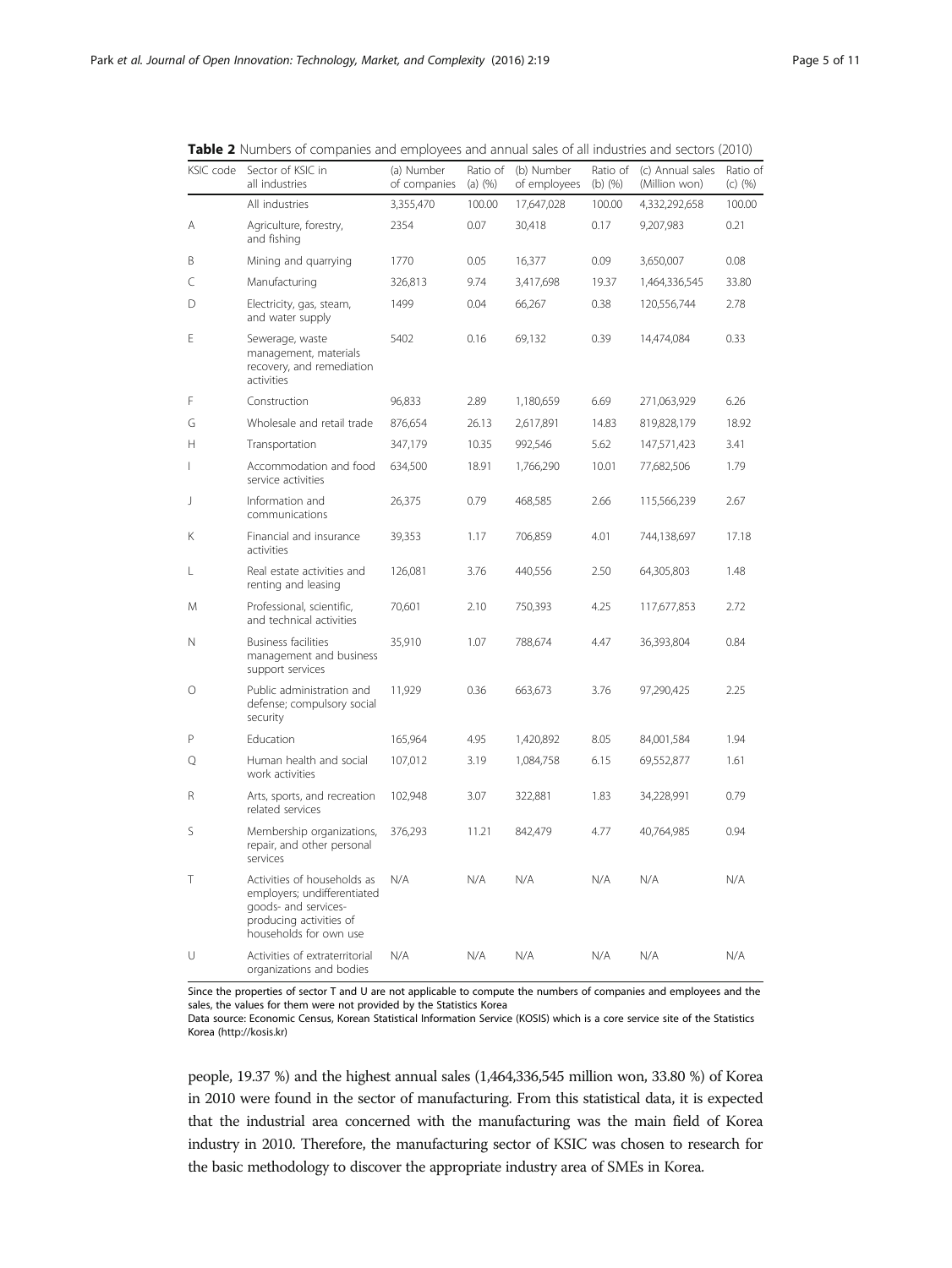<span id="page-5-0"></span>To find the top 3 divisions having the highest annual sales in 2010 among all divisions in the manufacturing sector, the values of their annual sales were compared (Table 3). The division in the first place for the annual sales was the KSIC code 26 (Manufacture of electronic components, computer, radio, television, and communication equipment and apparatuses, 17.98 %). As the second place, the KSIC code 30 (Manufacture of motor vehicles, trailers, and semitrailers) was observed (10.39 %). The KSIC code 24 (Manufacture of basic metal products) was in the third place (10.11 %). By utilizing these results, those three divisions were chosen for studying the proportion of SMEs in the annual sales.

## Research for the selected subclasses of manufacturing sector

In order to examine the ratio of SMEs in the annual sales of 2010 among all subclasses contained in the top three divisions selected from Table 3, the values of annual sales

Table 3 Annual sales and their ratio of manufacturing sector and its 24 divisions (2010)

|    | KSIC code Division in the manufacturing sector of KSIC                                                            | Annual sales<br>(Million won) | Ratio (%) |
|----|-------------------------------------------------------------------------------------------------------------------|-------------------------------|-----------|
| C  | Manufacturing                                                                                                     | 1,464,336,545                 | 100.00    |
| 10 | Manufacture of food products                                                                                      | 66,303,956                    | 4.53      |
| 11 | Manufacture of beverages                                                                                          | 8,047,923                     | 0.55      |
| 12 | Manufacture of tobacco products                                                                                   | 3,100,366                     | 0.21      |
| 13 | Manufacture of textiles, except apparel                                                                           | 26,372,142                    | 1.80      |
| 14 | Manufacture of wearing apparel, clothing accessories, and fur articles                                            | 23,015,703                    | 1.57      |
| 15 | Tanning and dressing of leather, manufacture of luggage and footwear                                              | 5,958,998                     | 0.41      |
| 16 | Manufacture of wood and of products of wood and cork; except furniture                                            | 6,603,706                     | 0.45      |
| 17 | Manufacture of pulp, paper and paper products                                                                     | 22,855,447                    | 1.56      |
| 18 | Printing and reproduction of recorded media                                                                       | 7,914,757                     | 0.54      |
| 19 | Manufacture of coke, hard-coal and lignite fuel briquettes, and refined<br>petroleum products                     | 113,218,854                   | 7.73      |
| 20 | Manufacture of chemicals and chemical products except pharmaceuticals<br>and medicinal chemicals                  | 124,063,180                   | 8.47      |
| 21 | Manufacture of pharmaceuticals, medicinal chemicals, and botanical<br>products                                    | 14,210,794                    | 0.97      |
| 22 | Manufacture of rubber and plastic products                                                                        | 60,710,165                    | 4.15      |
| 23 | Manufacture of other non-metallic mineral products                                                                | 37,852,453                    | 2.58      |
| 24 | Manufacture of basic metal products                                                                               | 148,078,592                   | 10.11     |
| 25 | Manufacture of fabricated metal products, except machinery and furniture                                          | 82,730,945                    | 5.65      |
| 26 | Manufacture of electronic components, computer, radio, television, and<br>communication equipment and apparatuses | 263,295,000                   | 17.98     |
| 27 | Manufacture of medical, precision, optical instruments, and watches<br>and clocks                                 | 18,242,154                    | 1.25      |
| 28 | Manufacture of electrical equipment                                                                               | 70.066.678                    | 4.78      |
| 29 | Manufacture of other machinery and equipment                                                                      | 107,261,402                   | 7.32      |
| 30 | Manufacture of motor vehicles, trailers, and semitrailers                                                         | 152,108,349                   | 10.39     |
| 31 | Manufacture of other transport equipment                                                                          | 83,082,252                    | 5.67      |
| 32 | Manufacture of furniture                                                                                          | 12,359,000                    | 0.84      |
| 33 | Other manufacturing                                                                                               | 6,883,729                     | 0.47      |

Data source: Economic Census, Korean Statistical Information Service (KOSIS) which is a core service site of the Statistics Korea [\(http://kosis.kr](http://kosis.kr/))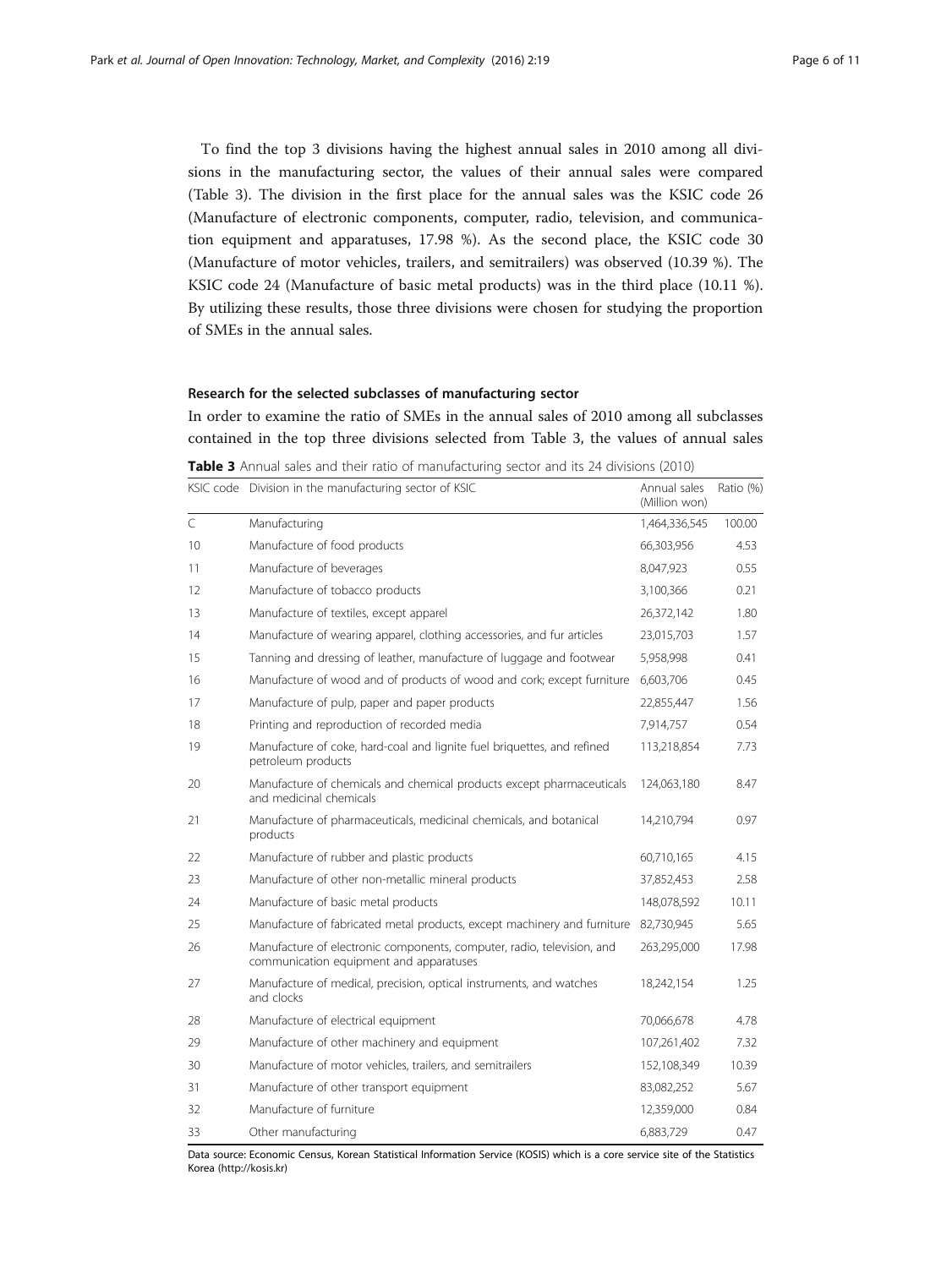<span id="page-6-0"></span>were computed by using the analysis service of K-MAPS and the subclasses with relatively high annual sales were listed in Table 4. The reason for utilizing analysis service of the K-MAPS is that it provides the annual sales of individual corporates operating in the industrial fields related to the manufacturing sector of KSIC by using the business finance database of about 370,000 companies purchased from the KED. Furthermore, the value of market share for each company can be calculated by utilizing its annual sales (In the next section, the analysis for market concentration will be discussed.). Also, the values of annual sales for individual corporates are not provided in the KOSIS. For these reasons, the analysis of statistical data about each company in the K-MAPS was performed instead of that in the KOSIS. In addition, the number of workers was utilized to distinguish the SMEs in this study. The criterion number of employees in the manufacturing sector in order to separate the SMEs from the large enterprises is 300 people by applying the Basic Law for SMEs of Korea from 2010 to 2012. In other words, the number of employees in a corporate should be less than 300 people to be recognized as a SME of Korea in the sector of manufacturing from 2010 to 2012.

As listed in Table 4, most subclasses showed higher ratio of SMEs than 20 % in the annual sales but the subclasses having very low proportions of SMEs in the annual sales were also found. From these results, total 5 subclasses with very low ratios of SMEs were excluded in the further analysis of market concentration: the KSIC code (1) 24211 (Manufacture of smelting, refining, and alloys of copper, 6 %), (2) 26120 (Manufacture of diodes, transistors, and similar semi-conductor devices, 13 %), (3)

|       | KSIC code Subclass in the manufacturing sector of KSIC                 | Annual sales<br>(Million won) | Proportion of<br>SMEs (%) |
|-------|------------------------------------------------------------------------|-------------------------------|---------------------------|
| 24121 | Manufacture of hot rolled, drawn, and extruded iron or steel products  | 6,425,208                     | 23                        |
| 24132 | Manufacture of pipes and tubes of non-cast iron or steel               | 13,902,211                    | 22                        |
| 24191 | Manufacture of quilt, coloration, surface processing steel materials   | 2,162,861                     | 24                        |
| 24211 | Manufacture of smelting, refining, and alloys of copper                | 8,945,571                     | 6                         |
| 24221 | Manufacture of rolled, drawn, and folded products of copper            | 6,033,576                     | 26                        |
| 24222 | Manufacture of rolled, drawn, and folded products of aluminum          | 7,151,018                     | 34                        |
| 26110 | Manufacture of electronic integrated circuits                          | 6,346,772                     | 27                        |
| 26120 | Manufacture of diodes, transistors, and similar semi-conductor devices | 24,335,270                    | 13                        |
| 26211 | Manufacture of liquid crystal flat display boards                      | 51,354,130                    | $\overline{4}$            |
| 26221 | Manufacture of printed circuit boards                                  | 6,579,265                     | 44                        |
| 26422 | Manufacture of mobile phone                                            | 148,261,264                   | 0.4                       |
| 26511 | Manufacture of television                                              | 2,972,917                     | 21                        |
| 30121 | Manufacture of passenger motor vehicles                                | 80,394,434                    | 0.01                      |
| 30310 | Manufacture of parts and accessories for motor engines                 | 9,379,206                     | 32                        |
| 30320 | Manufacture of parts and accessories for motor vehicle body            | 9,071,525                     | 59                        |
| 30391 | Manufacture of power transmission for motor vehicles                   | 6,849,358                     | 31                        |
| 30392 | Manufacture of electrical equipment for motor vehicles                 | 1.446.523                     | 50                        |

Table 4 Annual sales and their proportion of SMEs for the chosen subclasses (2010)

The selected subclasses showed high annual sales among all subclasses contained in the top 3 divisions with the largest annual sales in Table [3](#page-5-0) (2010): (1) Manufacture of electronic components, computer, radio, television, and communication equipment and apparatuses (17.98 %, KSIC code 26), (2) Manufacture of motor vehicles, trailers, and semitrailers (10.39 %, KSIC code 30), and (3) Manufacture of basic metal products (10.11 %, KSIC code 24) In Korea, to be recognized as a SME in the manufacturing sector, the number of employees should be less than 300 people (Application of the Basic Law for SMEs of Korea from 2010 to 2012) Data source: Analysis of market concentration, KISTI Market Analysis and Prediction System

<sup>(</sup>K-MAPS) ([http://kmaps.kisti.re.kr](http://kmaps.kisti.re.kr/))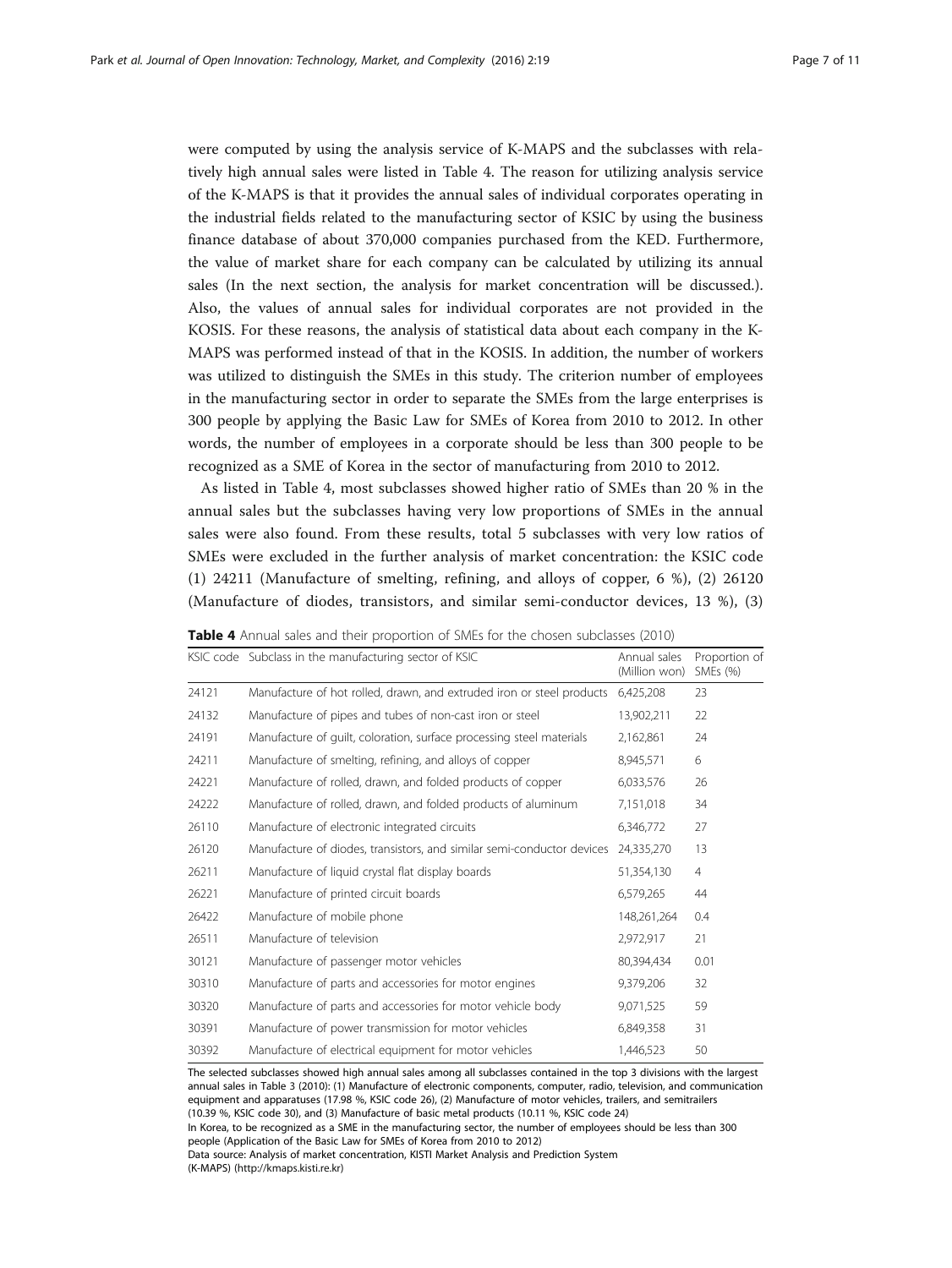<span id="page-7-0"></span>26211 (Manufacture of liquid crystal flat display boards, 4 %), (4) 26422 (Manufacture of mobile phone, 0.4 %), and (5) 30121 (Manufacture of passenger motor vehicles 0.01 %). Also, the subclasses with "other" term in their designations were also excluded (not shown in Table [4](#page-6-0)) because they include so many kinds of industrial areas which cannot be classified elsewhere in the subclasses of KSIC: the KSIC code (1) 24199 (Manufacture of other basic iron and steel n. e. c.), (2) 26429 (Manufacture of other wireless telecommunication apparatuses), and (3) 30399 (Manufacture of other parts and accessories for motor vehicles n. e. c.). Through the above-mentioned process, total 12 subclasses were selected for the analysis of their market concentration.

#### Analysis of the market concentration for the selected subclasses

For studying the market concentration from 2010 to 2012 based on the annual sales of individual enterprises in the level of KSIC subclass, the processed data for the values of CR3 and HHI computed by utilizing the market share of individual corporates in the K-MAPS were used. As listed in Table 5, there were four subclasses showing the high values of HHI larger than 1800 with relatively high CR3 (from 56 to 94 %): the KSIC code (1) 24132 (Manufacture of pipes and tubes of non-cast iron or steel), (2) 24191 (Manufacture of guilt, coloration, surface processing steel materials), (3) 24221 (Manufacture of rolled, drawn, and folded products of copper), and (4) 26511 (Manufacture of television). These four subclasses were removed from the list of industrial areas appropriate to the SMEs because the values of CR3 and HHI should be low for the initial market penetration of SMEs. Also, it is expected that the market competition of the SME with other SMEs is much easier than that with major corporates having relatively high values of annual sales and market share. Therefore,

| <b>Table 5</b> Values of CR3 and HHI for the selected subclasses (2010 $\sim$ 2012) |  |
|-------------------------------------------------------------------------------------|--|
|-------------------------------------------------------------------------------------|--|

| KSIC code | Subclass in the manufacturing sector of KSIC                             |      | CR3 (%) |      |      | HНI  |      |  |
|-----------|--------------------------------------------------------------------------|------|---------|------|------|------|------|--|
|           |                                                                          | 2010 | 2011    | 2012 | 2010 | 2011 | 2012 |  |
| 24121     | Manufacture of hot rolled, drawn, and extruded iron<br>or steel products | 35   | 35      | 37   | 770  | 786  | 836  |  |
| 24132     | Manufacture of pipes and tubes of non-cast iron or steel                 | 59   | 57      | 57   | 2326 | 2210 | 2148 |  |
| 24191     | Manufacture of guilt, coloration, surface processing steel<br>materials  | 75   | 72      | 72   | 2833 | 2587 | 2467 |  |
| 24221     | Manufacture of rolled, drawn, and folded products<br>of copper           | 58   | 56      | 57   | 1809 | 1686 | 1785 |  |
| 24222     | Manufacture of rolled, drawn, and folded products<br>of aluminum         | 47   | 48      | 47   | 1254 | 1309 | 1214 |  |
| 26110     | Manufacture of electronic integrated circuits                            | 39   | 39      | 40   | 1020 | 1069 | 1056 |  |
| 26221     | Manufacture of printed circuit boards                                    | 22   | 22      | 24   | 944  | 936  | 925  |  |
| 26511     | Manufacture of television                                                | 89   | 78      | 94   | 5909 | 3866 | 7459 |  |
| 30310     | Manufacture of parts and accessories for motor engines                   | 29   | 30      | 31   | 820  | 797  | 784  |  |
| 30320     | Manufacture of parts and accessories for motor<br>vehicle body           | 19   | 19      | 20   | 677  | 643  | 644  |  |
| 30391     | Manufacture of power transmission for motor vehicles                     | 44   | 46      | 48   | 1253 | 1455 | 1621 |  |
| 30392     | Manufacture of electrical equipment for motor vehicles                   | 51   | 53      | 50   | 1163 | 1239 | 1226 |  |

As presented in Table [4,](#page-6-0) the chosen subclasses had 20 % or more proportion of SMEs in the annual sales Data source: Analysis of market concentration, KISTI Market Analysis and Prediction System (K-MAPS) ([http://kmaps.kisti.re.kr](http://kmaps.kisti.re.kr/))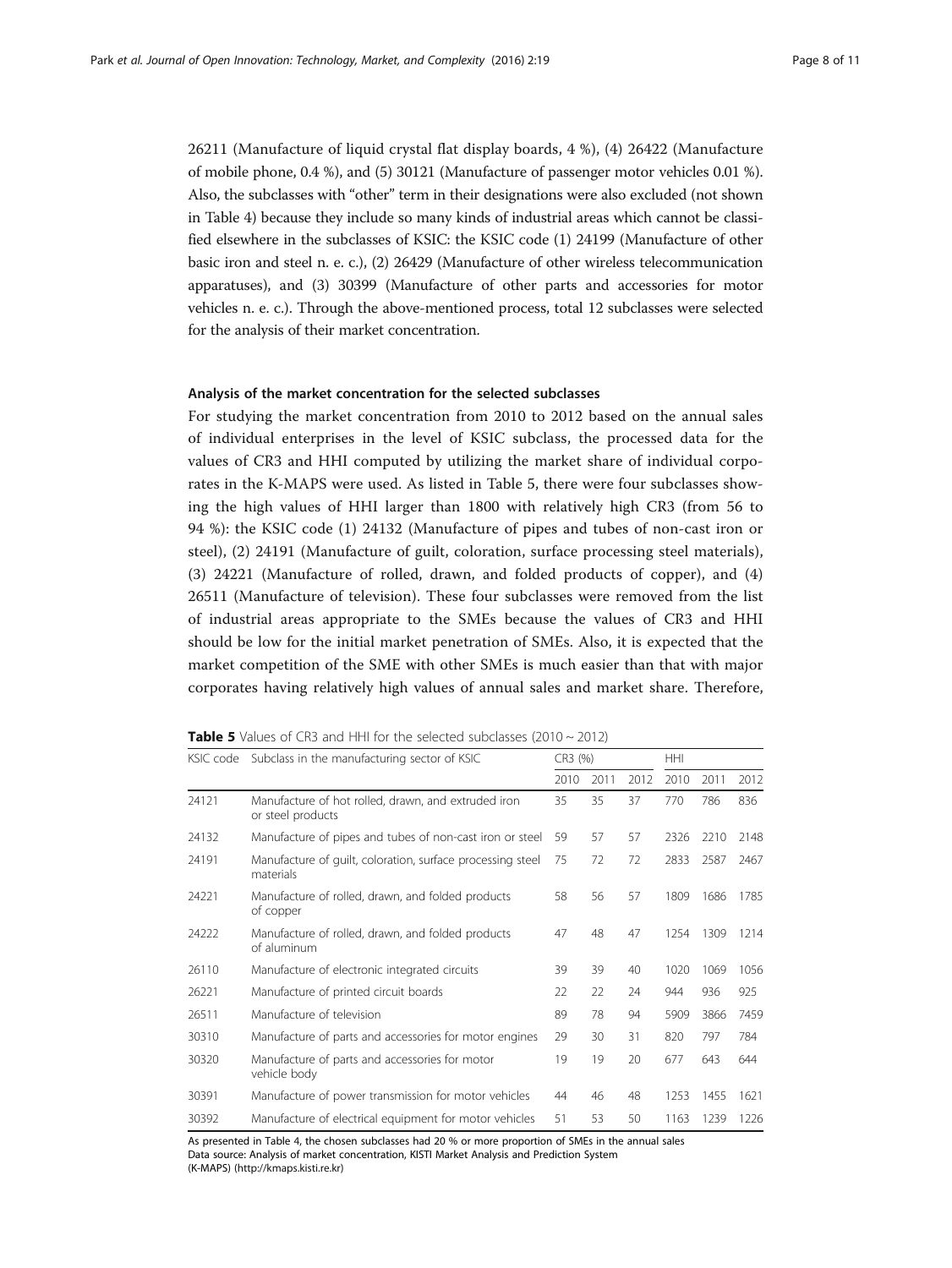it is important to analyze the statistical data relevant to the market environment including annual sales, CR3, and HHI synthetically in the level of KSIC subclass in order to discover the promising industry fields for the SMEs.

#### Study for tendency and CAGR of the annual sales from 2010 to 2012

In order to perform the analysis for growth potential of the selected subclasses from Table [5](#page-7-0), the tendency and the CAGR of annual sales from 2010 to 2012 were computed as listed in Table 6. For the discovery of SMEs-recommendable industry fields, the value of CAGR should be relatively high and the sales from 2010 to 2012 should be increased continuously. Among total 8 subclasses remaining in the previous step, very low values of CAGR were observed in three subclasses: the KSIC code (1) 24121 (Manufacture of hot rolled, drawn, and extruded iron or steel products, 1.01 %), (2) 24222 (Manufacture of rolled, drawn, and folded products of aluminum, -0.06 %), and (3) 26110 (Manufacture of electronic integrated circuits, 0.61 %). In addition, the high value of CAGR was found in the KSIC code 30391 (Manufacture of power transmission for motor vehicles, 10.92 %) but its annual sales from 2010 to 2012 did not show the continuous increment. From these results, total 4 subclasses with the high value of CAGR and the continuous increase in the annual sales were selected as the candidates of suitable areas to the SMEs: the KSIC code (1) 26221 (Manufacture of printed circuit boards, 14.89 %), (2) 30310 (Manufacture of parts and accessories for motor engines, 9.16 %), (3) 30320 (Manufacture of parts and accessories for motor vehicle body, 9.17 %), and (4) 30392 (Manufacture of electrical equipment for motor vehicles, 16.18 %).

#### Selection of SMEs-recommendable industrial areas

For the discovery of industrial fields appropriate to the SMEs, the values of annual sales, CR3, HHI, and CAGR should be taken into account synthetically. From this perspective, the subclass with the KSIC code 30392 (Manufacture of electrical

| <b>Table 6</b> Annual sales and their values of CAGR for the chosen subclasses (2010 $\sim$ 2012) |  |  |
|---------------------------------------------------------------------------------------------------|--|--|
|---------------------------------------------------------------------------------------------------|--|--|

| KSIC code | Subclass in the manufacturing sector of KSIC                             | Annual sales (Million won) | $CAGR$ $(%)$ |            |         |
|-----------|--------------------------------------------------------------------------|----------------------------|--------------|------------|---------|
|           |                                                                          | 2010                       | 2011         | 2012       |         |
| 24121     | Manufacture of hot rolled, drawn, and extruded<br>iron or steel products | 6,425,208                  | 6,988,439    | 6,555,231  | 1.01    |
| 24222     | Manufacture of rolled, drawn, and folded products<br>of aluminum         | 7,151,018                  | 7,554,277    | 7,142,339  | $-0.06$ |
| 26110     | Manufacture of electronic integrated circuits                            | 6,346,772                  | 6,587,213    | 6,424,311  | 0.61    |
| 26221     | Manufacture of printed circuit boards                                    | 6,579,265                  | 7.480.920    | 8.684.789  | 14.89   |
| 30310     | Manufacture of parts and accessories for<br>motor engines                | 9.379.206                  | 11.077.627   | 11.175.734 | 9.16    |
| 30320     | Manufacture of parts and accessories for motor<br>vehicle body           | 9.071.525                  | 10,709,960   | 10,811,588 | 9.17    |
| 30391     | Manufacture of power transmission for<br>motor vehicles                  | 6,849,358                  | 8,516,331    | 8,426,627  | 10.92   |
| 30392     | Manufacture of electrical equipment for<br>motor vehicles                | 1.446.523                  | 1,805,942    | 1,952,468  | 16.18   |

As listed in Table [5,](#page-7-0) the selected subclasses showed the HHI values lower than 1800

Data source: Analysis of market concentration, KISTI Market Analysis and Prediction System (K-MAPS) ([http://kmaps.kisti.re.kr](http://kmaps.kisti.re.kr/))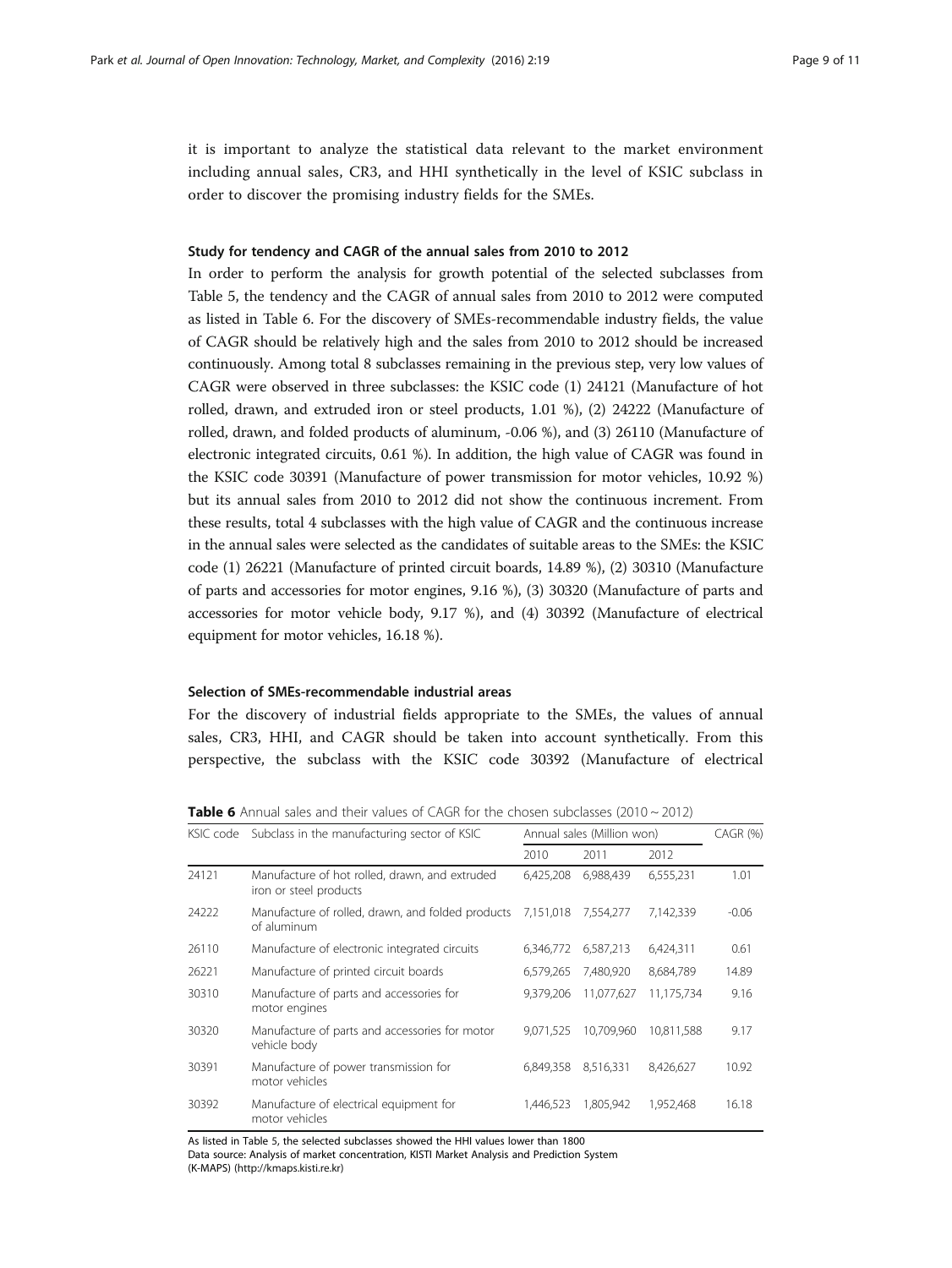equipment for motor vehicles) could not be listed in the industrial fields suitable to the SMEs because of its relatively high values of CR3 (51, 53 and 50 %) and HHI (1163, 1239 and 1226) from 2010 to 2012 compared to those of other three subclasses (The KSIC code 26221, 30310, and 30320). According to the position of SMEs, it is possible for them to choose the appropriate fields through the following two ways. The first one is that the SMEs can select the industrial area with higher CAGR when their first consideration is in its growth potential. In this case, the subclass of the KSIC code 26221 (Manufacture of printed circuit boards) is able to become the best field by following the basic methodology of this study. On the other hand, the second one is that the SMEs preferentially consider the stable entrance to the initial market having lower value of HHI. For this objective, the SMEs can choose the subclasses of the KSIC code 30310 (Manufacture of parts and accessories for motor engines) and 30320 (Manufacture of parts and accessories for motor vehicle body) as their prospective areas through the selection procedure of SMEs-recommendable industry area from this research. Thus, the SMEs can discover the suitable fields by applying their realistic position and purpose to the basic methodology of this study.

#### Conclusions and future work

This research was performed for the establishment of the basic methodology utilizing the statistical data as quantitative evidences. Through the overall procedure of this study, it was possible to select the SMEs-recommendable industry fields by considering their annual sales, market consideration (CR3 and HHI), and growth potential (CAGR). From the results of this study, it was found that those factors can be used as indicators to find the industrial areas suitable to the SMEs in Korea. However, the methodology of this study has the potential limits because it is difficult to reflect the market situation which can be changed suddenly in the near future. In order to overcome this defect, it is necessary to develop the methodology of this study as a further work under the consideration of more factors such as the business profits, the information about the number of enterprises founded or closed, the analysis of emerging industry/technology, and so on. Through the continuous development of the basic methodology studied in this study for the discovery of industrial areas appropriate to the SMEs, it will be very helpful for them to select the specific industry field with the value of investment having high annual sales or business profits, low market concentration, great potential of growth, and so on. Furthermore, from this research, the following influences on the SMEs can be accomplished: (1) improvement in their capabilities of business planning, (2) progress of their innovation, and (3) enhancement of investment efficiency in the national R&D for them.

#### Acknowledgement

This research was supported by the research project (Activation of research and development services through the establishment of information analysis platform, K-16-L02-C04-S01) funded by the Ministry of Science, ICT and Future Planning of Korea.

#### Authors' contributions

All authors read and approved the final manuscript.

#### Competing interests

The authors declare that they have no competing interests.